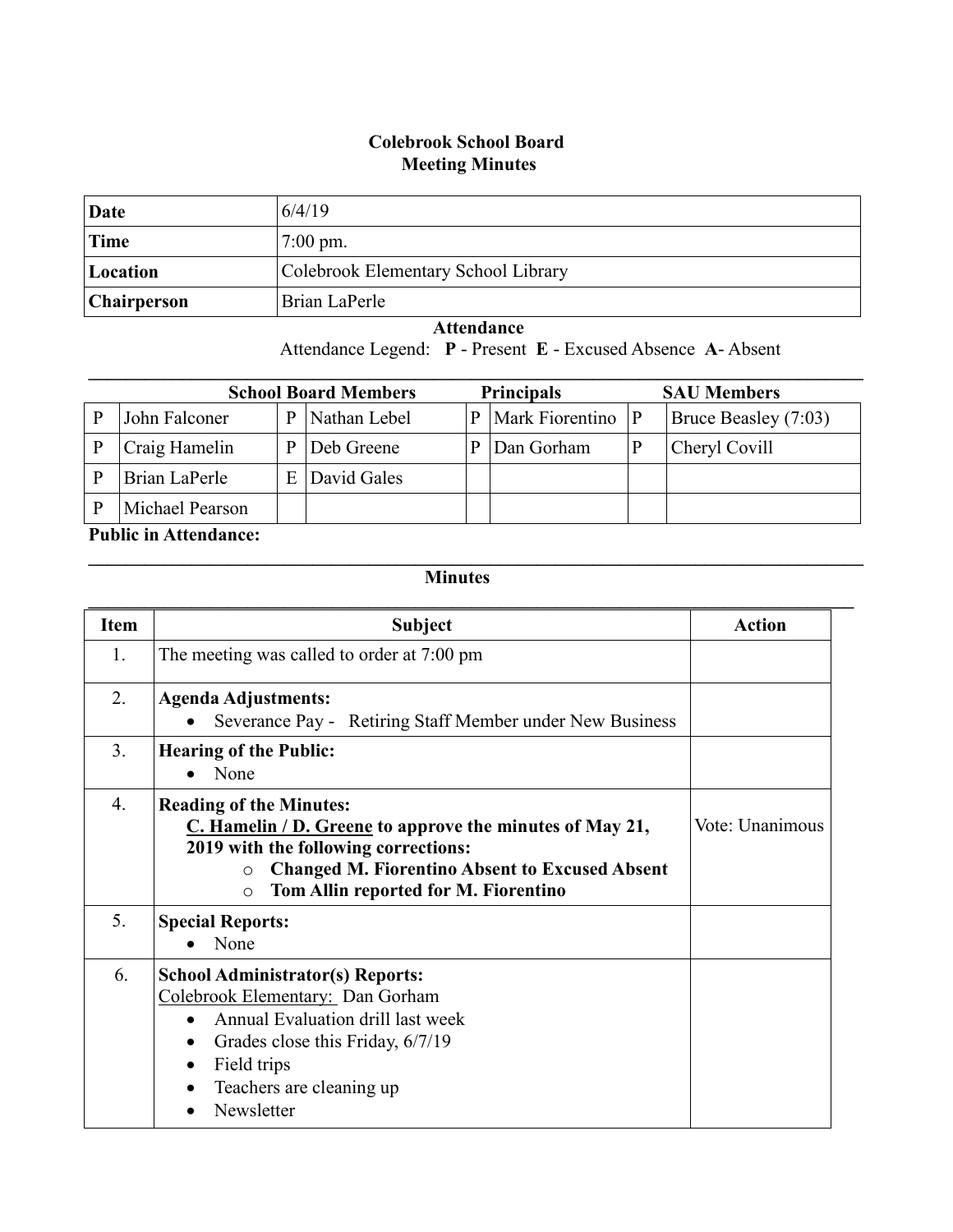|    | Colebrook Academy: Mark Fiorentino<br>Board member tickets for graduation.<br>$\bullet$<br>Academic Awards – June $5^{th}$ . Senior Class night June $7^{th}$ .<br>Mrs. Dorman's Science Room – Mrs. Dorman will be bringing<br>her fish, plants and rabbit across town next year. Hope that her<br>Biology room can grow into something phenomenal. All<br>policies regarding animals in school buildings have been<br>followed and adhered to.<br>Graduation is fast approaching, start time will be at 7:00 p.m.<br>for all activities.<br><b>Student Council Report:</b><br>None |                 |
|----|--------------------------------------------------------------------------------------------------------------------------------------------------------------------------------------------------------------------------------------------------------------------------------------------------------------------------------------------------------------------------------------------------------------------------------------------------------------------------------------------------------------------------------------------------------------------------------------|-----------------|
| 7. | <b>Superintendent's Report: Bruce Beasley</b>                                                                                                                                                                                                                                                                                                                                                                                                                                                                                                                                        |                 |
|    | North Country Superintendents will meet on June $6^{th}$ (a)<br>Colebrook Country Club.                                                                                                                                                                                                                                                                                                                                                                                                                                                                                              |                 |
|    | Board members along with representative from UCVH and<br>$\bullet$<br>AHEAD meet recently at Norte Dame in Berlin to talk about<br>possibilities for the CA building.                                                                                                                                                                                                                                                                                                                                                                                                                |                 |
| 8. | Business Administrator's: Cheryl Covill                                                                                                                                                                                                                                                                                                                                                                                                                                                                                                                                              |                 |
|    | Rental of U Haul for moving<br>C. Hamelin / D. Greene motion to rent the U haul for June $17th$<br>$\overline{\mathbf{\&}$ June 18 <sup>th</sup> for moving equipment, supplies, furniture, etc.                                                                                                                                                                                                                                                                                                                                                                                     | Vote: Unanimous |
|    | from the CA building into the CES building.                                                                                                                                                                                                                                                                                                                                                                                                                                                                                                                                          |                 |
|    | Disposal of items - Card catalog unit, safe, etc.<br>C. Covill mentioned maybe offering the items to the<br>$\circ$<br>Town's Library or Staff members or any interested<br>party.<br>There is a SAU 7 policy on how to dispose of<br>$\circ$<br>school items.                                                                                                                                                                                                                                                                                                                       |                 |
|    | J. Falconer / M. Pearson motion to waive the policy and to                                                                                                                                                                                                                                                                                                                                                                                                                                                                                                                           | Vote: Unanimous |
|    | dispose of the specific items pertaining to this agenda dated<br><b>June 4, 2019</b>                                                                                                                                                                                                                                                                                                                                                                                                                                                                                                 |                 |
|    | Severance Pay – Retiring Staff Member – under New Business                                                                                                                                                                                                                                                                                                                                                                                                                                                                                                                           |                 |
|    | Rolling bookcases<br>6 rolling bookcases are roughly 7 to 8,000 dollars.<br>on June 18 <sup>th</sup> will have a set figure.                                                                                                                                                                                                                                                                                                                                                                                                                                                         |                 |
|    | Project Aware Grant will end on September 30, 2019.                                                                                                                                                                                                                                                                                                                                                                                                                                                                                                                                  |                 |
|    | System of Care will continue for 1 more year.                                                                                                                                                                                                                                                                                                                                                                                                                                                                                                                                        |                 |
|    | C. Covill mentioned someone from the community had<br>slipped and fell and she has sent the claim to the insurance<br>company.                                                                                                                                                                                                                                                                                                                                                                                                                                                       |                 |
| 9. | <b>NH School Board Association Business: John Falconer</b>                                                                                                                                                                                                                                                                                                                                                                                                                                                                                                                           |                 |
|    | Updates on changes in the legislation                                                                                                                                                                                                                                                                                                                                                                                                                                                                                                                                                |                 |
|    | N. Lebel spoke on the recently class he and C. Hamelin<br>attending and how knowledgeable it was.                                                                                                                                                                                                                                                                                                                                                                                                                                                                                    |                 |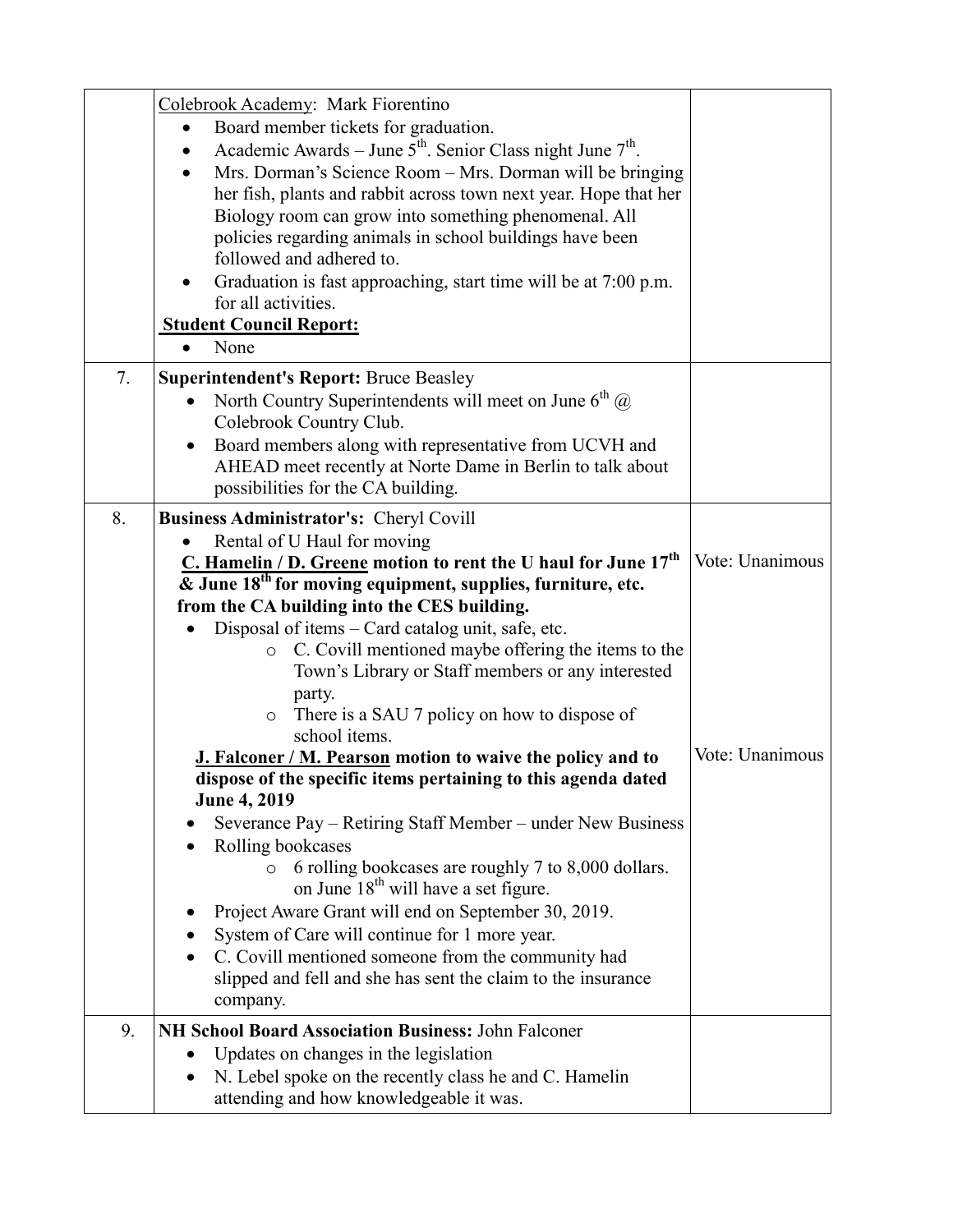| 10. | Co-Curricular Committee Report: Brian LaPerle<br>None                                                                                                                                                                                                                                                                                                                                                                                |                 |
|-----|--------------------------------------------------------------------------------------------------------------------------------------------------------------------------------------------------------------------------------------------------------------------------------------------------------------------------------------------------------------------------------------------------------------------------------------|-----------------|
| 11. | <b>Building Committee:</b> Craig Hamelin / B. Beasley<br>CES renovation plans update (B. Beasley spoke on)<br>Meeting with AHEAD at their office in Littleton on<br>$\circ$<br>June $10^{\text{th}}$ .<br>Met at Norte Dame recently, had a good meeting<br>O<br>with good ideas presented and good quality work<br>being done.                                                                                                      |                 |
| 12. | <b>Policy Committee Report: Deb Greene</b><br>Next meeting is June $20th$<br>$1st$ reading of policy EHAB – Data Governance & Security<br>$\bullet$                                                                                                                                                                                                                                                                                  |                 |
| 13. | Support Staff Committee Report: Michael Pearson / B. Beasley<br>B. Beasley mentioned he and C. Covill are meeting with the<br>$\bullet$<br>Secretaries for CES.<br>$2$ Full – L. Richards & R. Jondro<br>$\Omega$<br>2 Part time $-$ J. Dagesse & D. Lawton<br>$\circ$<br>Working on job descriptions<br>$\circ$                                                                                                                     |                 |
| 14. | <b>Negotiations Committee Report: John Falconer</b><br>None<br>$\bullet$                                                                                                                                                                                                                                                                                                                                                             |                 |
| 15. | <b>Curriculum Committee Report: David Gales / B. Beasley</b><br>B. Beasley handed out a draft schedule and went over with the<br>$\bullet$<br>board.<br>B. Beasley will meet with any staff members to discuss the<br>$\bullet$<br>schedule.<br>B. Beasley went through the list of Stipends for the staff.<br>٠                                                                                                                     |                 |
| 16. | Technology Committee Report: David Gales / C. Covill<br>C. Covill will be sending out an email to the committee to<br>review the Data Security Manual.                                                                                                                                                                                                                                                                               |                 |
| 17. | <b>Regional Committee Report: Brian LaPerle</b><br>Group will meet on June $6^{th}$ @ 6 p.m. in West Stewartstown.                                                                                                                                                                                                                                                                                                                   |                 |
| 18. | <b>Unfinished Business:</b><br>Update: Security improvements update – finished the phone<br>system last week, everything has been completed.                                                                                                                                                                                                                                                                                         |                 |
| 19. | <b>New Business:</b><br>Staffing update - resignations<br>Rick Gibbon – custodian at CA<br>$\Omega$<br>Lisa Kenny – Title 1 Project Manager/Teacher at<br>$\circ$<br>CES. Lisa will stay on as Reading Specialist part-<br>time for school year 2019-2020, and revisit the<br>position in the Spring of 2020.<br>D. Greene / J. Falconer motion to accept Lisa Kenny<br>resignation as Title 1 Project Manager/Teacher with regrets. | Vote: Unanimous |